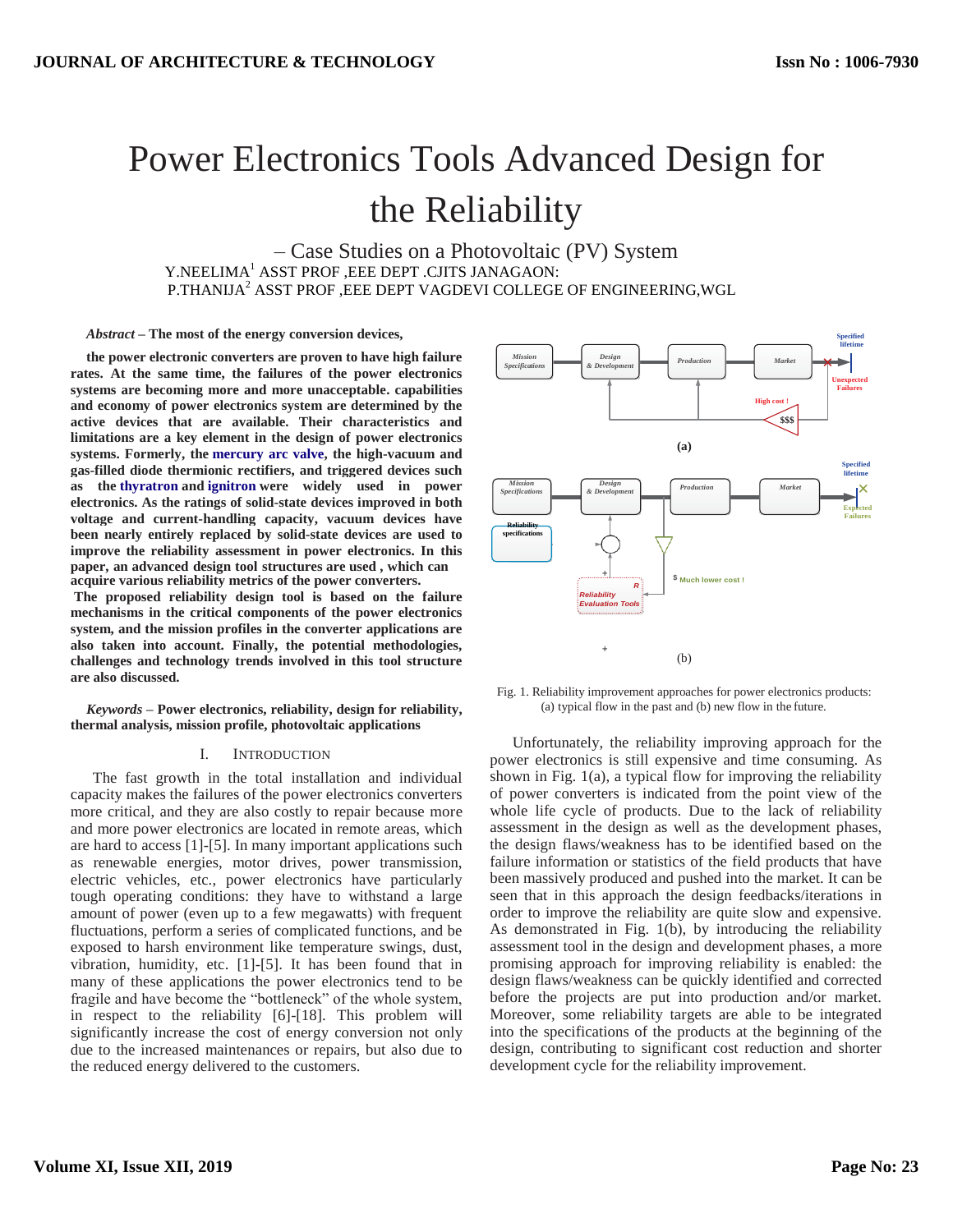## **JOURNAL OF ARCHITECTURE & TECHNOLOGY**

In this paper, an advanced design tool (Design For Reliability - DFR), which can acquire the reliability metrics of power converter, is thus proposed. It is based on the failure mechanisms in the critical components of the entire power electronics, and the mission profiles for the whole converter system are also taken into account. The tools are demonstrated on a single-phase transformerless PV power converter. Some important metrics for the converter design can be quickly identified and evaluated according to the proposed design tool. It is concluded that with the proposed design tool structure, more detailed information related to reliability performances in power converters can be obtained before the converters actually fail in the real-field, and many potential research topics can be also enabled.

## II. GENERAL STRUCTURE AND FLOW TO ACCESS RELIABILITY PERFORMANCES

The reliability research in power electronics has been carried out for decades. As the state-of-the-art trend, the reliability engineering in power electronics is now moving from a solely statistical approach that has been proven to be unsatisfactory in the automotive industry, to a more physicsbased approach which involves not only the statistics but also the analysis of root causes behind the failures [10]-[15]. In this physics-of-failure based approach, the correct mapping of loading profile which can trigger the failures of components (the stress analysis), as well as the strength modeling which reflects how much loading the components can withstand (the strength tests), are two of the most important activities for reliability assessment.

A promising tool structure is thereby depicted in Fig. 2, which can be generally categorized as four groups of activities or approaches. In this structure, the critical components as well as the major failure mechanisms in the power converter system are first identified. Then, based on the interested failure mechanisms in the critical devices/components, the corresponding stresses and the ability of components to

withstand the stresses (also referred as strength) are tested and modeled separately. Finally, a series of algorithms and statistical distributions are introduced to map the stress and strength information of the components to the reliability metrics of the entire power converter. The reliability metrics may include either direct reliability performances like lifetime, robustness, probability of failures changing with time, etc., or indirect reliability-related performances like the maximum stress level, stress margin, optimal component rating, etc.

# III. DEMONSTRATIONS OF THE DFR TOOL ON A SINGLE-PHASE TRANSFORMERLESS PV CONVERTER

#### *A. Basic Efficiency and Reliability Analysis*

As it is shown in Fig. 2, the DFR tool enables a basic analysis of the power converter candidates in terms of efficiency and reliability. It can directly translate the mission profile specified by the users into power losses and thermal loading on the power electronics devices/components (e.g., IGBTs and MOSFETs). Taking a single-phase transformerless PV inverter shown in Fig. 3 as an example, real-field mission



Fig. 2. Proposed Design For Reliability (DFR) tool structure and research activities for evaluating and designing the reliability metrics of power electronics.



Fig. 3. A single-phase grid-connected transformerless PV system with an *LCL* filter.

TABLE I. PARAMETERS OF THE SINGLE-PHASE PV SYSTEM.

| Parameter              | Symbol           | Value                |
|------------------------|------------------|----------------------|
| Grid voltage amplitude | $v_{\rm gn}$     | 325 V                |
| Grid frequency         | c <sub>0</sub>   | $2n \times 50$ rad/s |
| DC-link capacitor      | $\cup_{\rm{pv}}$ | $2200 \mu F$         |
| LCL filter             |                  | $3.6 \text{ mH}$     |
|                        |                  | $4.7 \mu F$          |
|                        | L2               | 4 mH                 |
| Switching frequency    | Tsw              | 10 kHz               |

profiles can be easily translated into the corresponding power losses and thermal loading on the power switching devices. The system parameters are listed in Table I. Fig. 4 shows two considered real-field mission profiles of different PV sites (Aalborg-Denmark and Arizona-USA). In accordance to the DFR tool shown in Fig. 2, the mission profiles are translated, and the resultant loading profiles as well as the efficiency curves are presented in Fig. 5. When applying the mission profile to different transformerless PV inverters, the thermal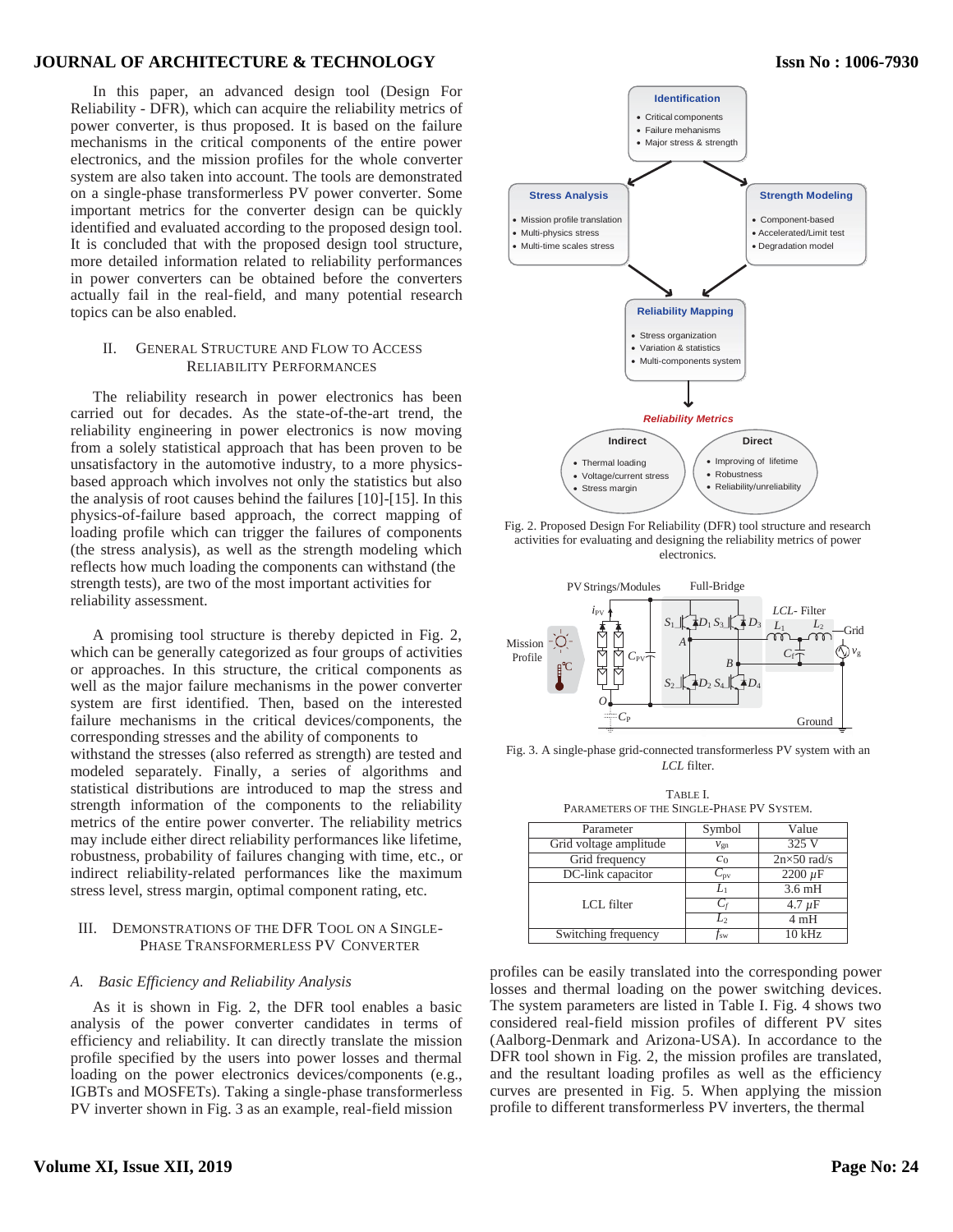

Fig. 4. Two considered mission profiles from different locations (top: ambient temperature; bottom: solar irradiance): (a) Aalborg and (b) Arizona.



Fig. 5. Thermal loading profile and the conversion efficiency of 5 days translated from the mission profiles shown in Fig. 4 (top: Aalborg, bottom: Arizona): (a) device thermal loading and (b) instantaneous conversion efficiency in the case of a five-dayoperation.

loading and/or power loss profiles can readily be obtained using the DFR tool. Thus, a basic comparison between those candidates can be done in terms of efficiency and reliability, as exemplified in [1], [4].

It can be observed in Fig. 5(a) that the PV inverter located in Arizona experienced a relatively "flat" junction temperature loading on the power devices compared to that of the PV system in Aalborg, which thus contributes to less temperature cycles. However, the mean junction temperature of the power devices in Arizona is higher than that of the PV inverter installed in Aalborg, which may accelerate the inverter degradation. In addition, using the DFR tool, the instantaneous conversion efficiency under different mission profiles can also be obtained as shown in Fig. 5, where it can be seen that the

system conversion efficiency is higher in Arizona, leading to more energy production through the year.

### *B. Reliability Assessment using the DFR Tool*

The translated power losses and the thermal loading of the power electronics devices (e.g., Fig. 5(a)) can be used to estimate the total energy yield through the period of this mission profile, and also the reliability of the power devices, respectively. However, the thermal loading profiles have to be properly interpreted by means of a counting algorithm (e.g., rain-flow counting) [10], [17], [18] or Monte-Carlo analysis [19], [20], which are able to extract necessary information from the thermal loading profile according to certain lifetime models, e.g., the Coffin-Mason model [5], [9]. According to Fig. 5(a), the rain-flow counting of the thermal loading for the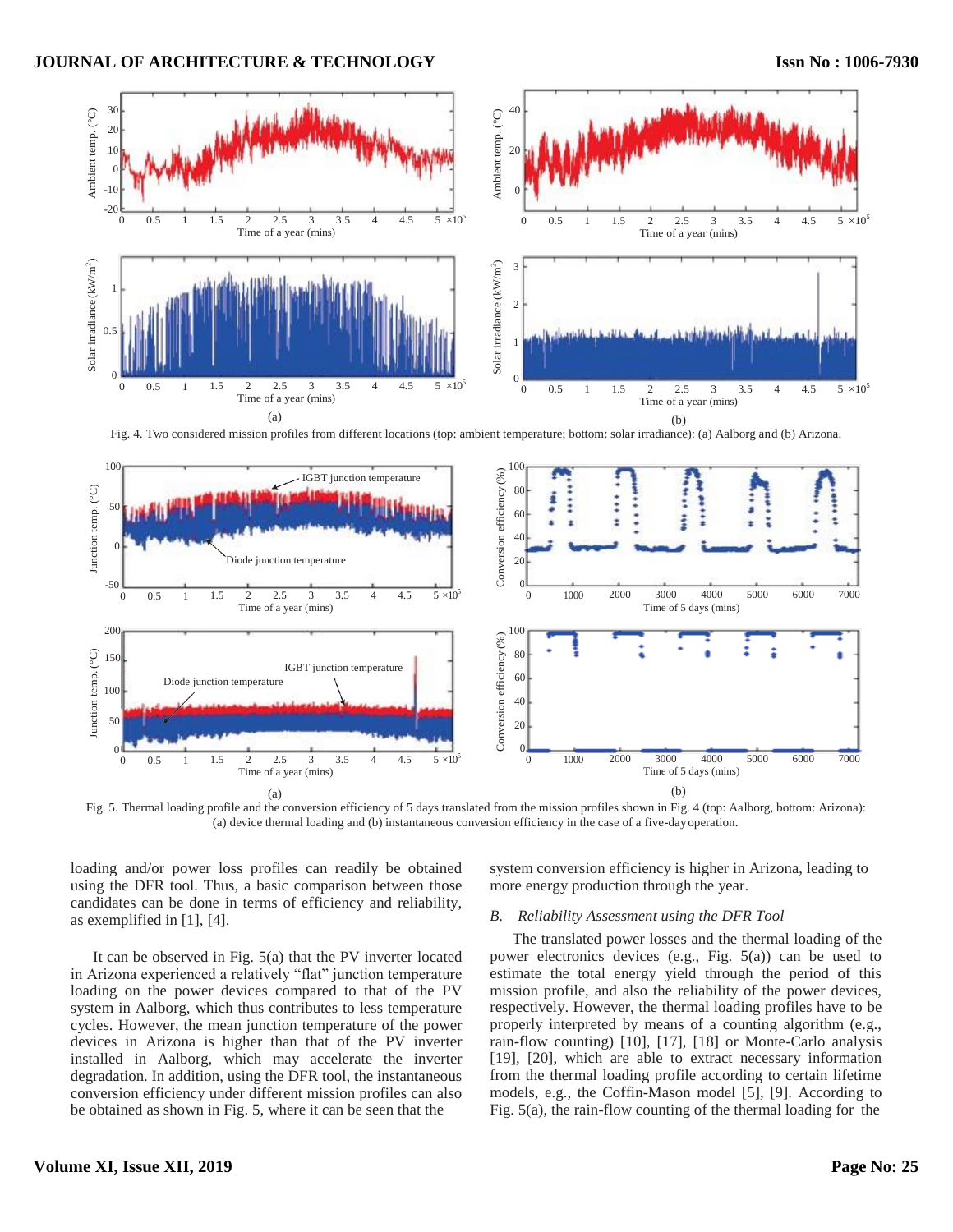

Fig. 7. Accumulated chip, bond (wire), and base damage of the power devices of the PV inverter: (a) in Aalborg and (b) in Arizona.

power devices in the PV inverter has been done, and the results are shown in Fig. 6. It can be identified that the thermal loading of the PV inverter in Arizona has a larger number of high mean junction temperatures (i.e.,  $T_{\text{im}}$ ) and a smaller number of junction temperature variations (i.e.,  $\overline{OT}_j/2$ ). This is

in a close agreement with the analysis presented in § III.A.

However, the higher mean junction temperature may pose a bigger challenge to the lifetime of the power devices. In other words, the PV inverter in Arizona may have a shorter lifetime, if operating under the mission profile shown in Fig. 4(b). By applying the obtained counting results to suitable lifetime models, a quantitative lifetime prediction can be achieved. In the proposed design tool, different lifetime (damage) models can be integrated. To demonstrate, in this paper, the LESIT model [21], [22] has been adopted and applied to the thermal loading profile (c.f., Fig. 6), and thus the reliability can be predicted in terms of damage. The lifetime model is given as,

$$
N_{\overline{f}} A \bullet \mathbf{O} T_{j}^{\alpha} \bullet \exp(\frac{E_{a}}{k_{b} \bullet T_{jm}})
$$
 (1)

where  $N_f$  is the number of cycles to fail, and the parameters are explained in Table II.

TABLE II. PARAMETERS OF THE LIFETIME MODEL USED IN THIS PAPER.

| Parameter            | Symbol | Value                               |
|----------------------|--------|-------------------------------------|
| Curve fitting factor |        | $3.025\times10^{5}$ K <sup>-a</sup> |
| Curve fitting factor |        | $-5.039$                            |
| Activation energy    |        | $9.891\times10^{-20}$ .             |
| Boltzmann constant   |        | $\frac{1.381 \times 10^{-23}}{2}$   |

The accumulative damage of the power devices of the PV inverter in the two cases is shown in Fig. 7, and accordingly the lifetime can be estimated as,

$$
LF = \frac{t_{\rm mp}}{D} = \frac{t_{\rm mp}}{\sum N_{fi}} \tag{2}
$$

in which  $LF$  is the predicted lifetime,  $t_{\text{mp}}$  is the mission profile duration,  $D$  is the accumulated damage, and  $N_f$  is the number of cycles to fail at the *i*<sup>th</sup> stress of  $T_{jm}$  and O $T_j$  according to (1). It can be seen from Fig. 7 that the damage of the power electronics devices/components of the PV inverter in Arizona accumulates at a faster rate compared to that of the PV inverter in Aalborg. Consequently, the PV inverter installed in Arizona will go into the end of life much faster as well, according to (2). This is also in a close agreement with the above discussion. The results shown in Fig. 7 indicate that, the power devices of higher reliability have to be chosen in the design and planning phases for the PV inverters in Arizona, leading to higher cost and more investments, although a higher total annual energy yield is possible to achieve (Fig. 5(b)). Fig. 8 further summarizes the reliability prediction procedure in details, which is integrated in the design tool – DFR tool.

#### *C. LCOE Analysis with the DFR Tool*

As both the reliability/lifetime (i.e., the downtime during operation) and the energy yield are the key indicators of the Levelized Cost Of Energy (LCOE) [7], [8], [23], [24], the DFR tool also enables an access to the LCOE of the power converter candidates using the obtained energy yield as well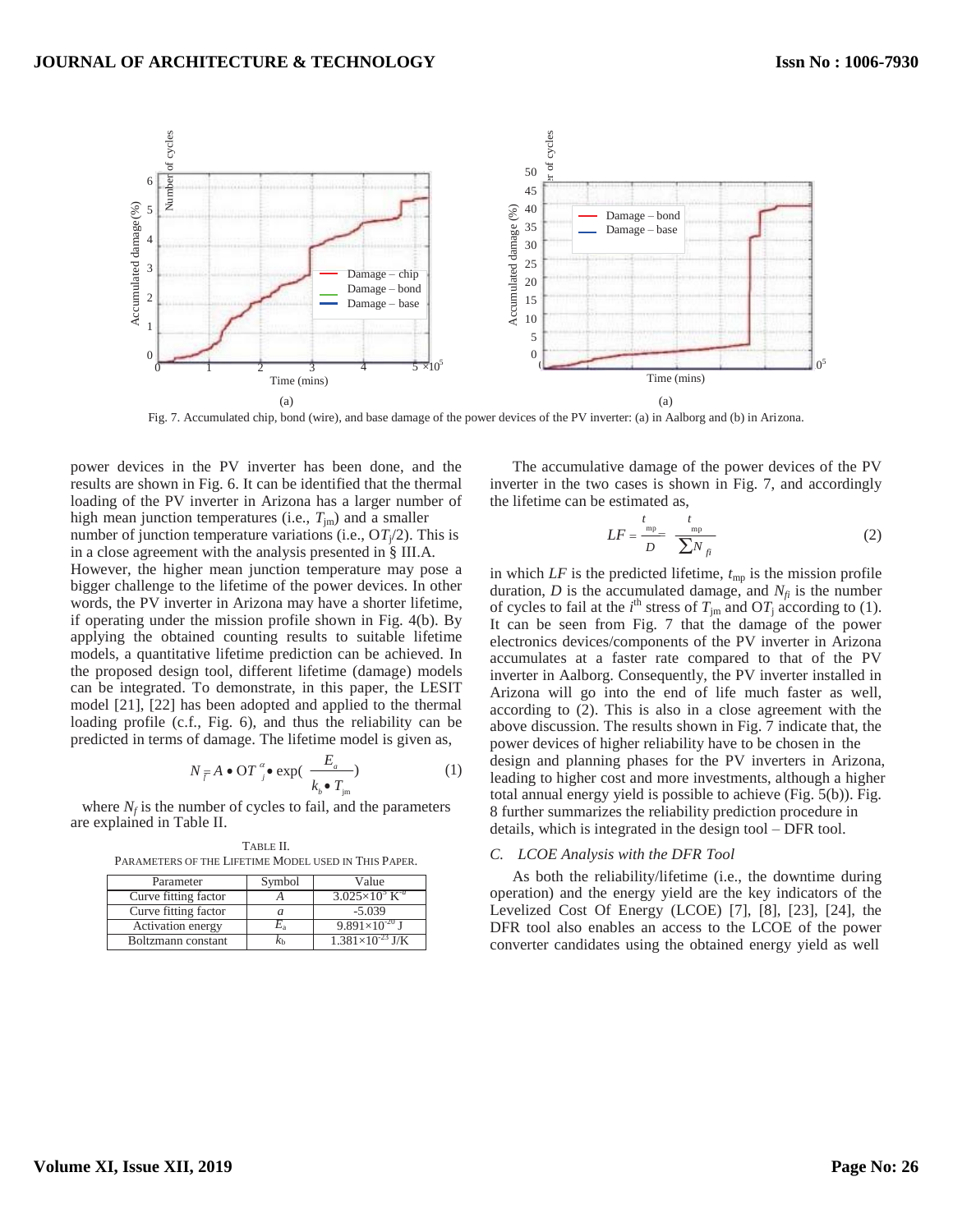## **JOURNAL OF ARCHITECTURE & TECHNOLOGY**

## **Issn No : 1006-7930**



Fig. 8. Flow-chart of the mission profile based reliability analysis approach for PV inverters, which has been integrated in the proposed design tool.

as the lifetime data. As a consequence, means to reduce the LCOE can be initiated, e.g., using highly efficient power converters and/or applying advanced control strategies to lower the thermal loading. In addition, the resultant LCOE from the DFR tool is also of significant usefulness for renewable energy system planning in the consideration of the mission profiles. Here, the LCOE calculation procedure based on the DFR results is demonstrated. As known, the PV inverter LCOE  $(\epsilon$ /Wh) is a function of the inverter power rating (denoted as  $P_r$ ), and it can be expressed as [7], [8],

$$
LCOE(P_r) = \frac{1}{E} \left( \frac{P}{P} \right) \tag{3}
$$

where  $C_{\text{inv}}(\cdot)$  ( $\epsilon$ ) is the present total cost of the PV inverter during its lifetime and  $E_y(\cdot)$  (Wh) is the total energy injected into the grid by the PV inverter during its lifetime. Since the PV inverter is required to operate in the Maximum Power Point Tracking (MPPT) mode [25], [26], it holds that  $P_r = P_n$ , with  $P_n$  being the inverter nominal power.

The present total cost of the PV inverter depends on the

corresponding manufacturing and maintenance costs [8]:  

$$
C(P) = C(P) + M(P)
$$

$$
(4)
$$

in which  $C_m(P_r)$  ( $\epsilon$ ) is the PV inverter manufacturing cost and  $M_c(P_r)$  ( $\epsilon$ ) is the present total maintenance cost of the PV inverter during its lifetime. The PV inverter manufacturing cost is proportional to the inverter power rating:

$$
C_m(P_r) = C_m \bullet P_r + C_0 \tag{5}
$$

where  $c_m$  is the proportionality factor ( $\epsilon/kW$ ) and  $C_0$  is the initial cost.  $C_0$  can be considered as zero since it is much lower than the total cost of the PV inverter.

Therefore, in the MPPT operation mode, the PV inverter cost is proportional to  $P_n$ . The total maintenance cost,  $M_c$ , depends on the PV inverter reliability features, which in turn depend on the power rating of the PV inverter. Based on the DFR tool, the lifetime (in years) of the PV inverter power devices is initially calculated. It is assumed that each time when the end-of-life of the PV inverter power devices is

reached, the maintenance of the PV inverter will be performed, imposing the corresponding maintenance cost. Thus, the present total maintenance cost of the PV inverter,  $M_c(P_r)$ , is calculated by reducing the (future) expenses occurring at the end of the power devices lifetime for repairing the PV inverter to the corresponding present value, as follows:

$$
M_c(P_r) = \sum_{j=1}^n LF_j(P_r) \cdot R_c \cdot P_r \cdot \frac{(1+g)^j}{(1+d)^j}
$$
(6)

in which *n* is the PV inverter system operational lifetime (e.g., 30 years),  $R_c$  ( $\epsilon/kW$ ) is the present value of the PV inverter repair cost per kW of the power rating, *g* (%) is the annual inflation rate,  $d$  (%) is the annual discount rate, and  $LF_i(\cdot)$  is defined as:

$$
LF_{j}(P_{n}) = \begin{cases} 1 \text{ if lifetime expires at the } j^{\text{th}} \text{ operation year} \\ \Box 0 \text{ else} \end{cases}
$$
 (7)

with  $1 \leq j \leq n$ . Notably, the repair cost  $R_c$ in (4) consists of both the purchase cost of the failed power devices, as well as the potential labor and transportation costs for repairing the PV inverter. Therefore, the LCOE can be calculated using the DFR tool.

The LCOE calculation is demonstrated on a 3-kW singlephase PV inverter system installed in Aalborg (c.f., Fig. 3) under the mission profile shown in Fig. 4(a). Accordingly, the nominal power  $P_n = 3$  kW, the following parameters are chosen for the case study:  $n = 30$  years,  $c_m = 200 \text{ E/kW}$ ,  $R_c =$ 200  $\epsilon$ /kW,  $g = 2$  %, and  $d = 5$  %. Based on the design tool – DFR tool shown in Fig. 2 and the detailed lifetime prediction (3) approach illustrated in Fig. 8, the thermal loading, the power losses, as well as the annual energy yield can be calculated through the year. The calculated lifetime is around 38 years, which is higher than the designed lifetime (i.e., 30 years), thus guaranteeing no failures of the power devices will occur during that period, leading to no maintenance cost during operation. According to (4) and (5), the total cost of the PV inverter is only the inerter construction cost:  $C_{\text{inv}}(P_r) = C_{\text{m}}(P_r)$  $= c_m \cdot P_r = 200 \text{ E/kW} \times 3 \text{ kW} = 600 \text{ E}$ , and thus the LCOE can be approximated as  $0.17 \text{ E/kWh}$ .

It should be pointed out that, in this demonstration, the

following assumptions are made for simplicity:

- 1) In the reliability (lifetime) calculation, only the thermal cycles induced by the mission profile are considered, where the grid fundamental-frequency thermal loading cycles are ignored;
- 2) The energy production is calculated without considering the power losses on the passive components;
- 3) The LCOE presented above is only for the PV inverters, while the PV panel cost also accounts for a major share of the total cost of the entire PV system, also including circuit boards and capacitors, etc.

Nevertheless, it is still possible to use the proposed DFR tool for the LCOE analysis as long as more detailed thermal, electrical, and loss models are incorporated in the tool.

### *D. Expanded Use of the DFR Tool*

Beyond the above analysis enabled the DFR tool and with the development of advanced monitoring technologies, it is